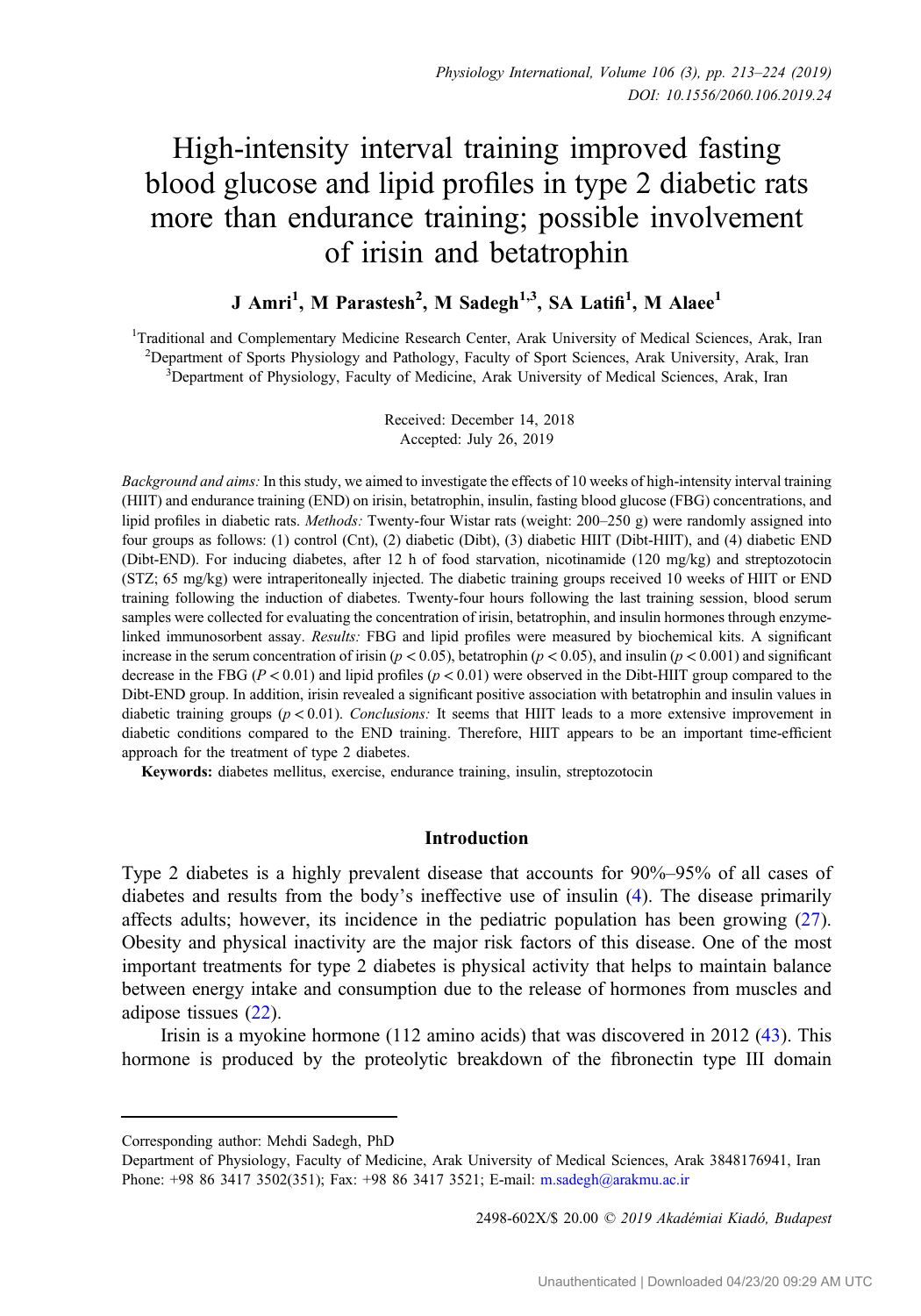containing protein 5 (FNDC5) ([23\)](#page-10-0). Studies have shown that this hormone can help regulate energy metabolism by linking skeletal muscles and other body tissues, including adipose tissues ([11\)](#page-10-0). Irisin concentration has been found to be positively correlated with body mass index  $(25)$  $(25)$ . It has also been reported that irisin concentration is found to be lower in patients with type 2 diabetes, suggesting that irisin may play an important role in glucose tolerance and diabetes [\(41](#page-11-0)).

Betatrophin/angiopoietin-like protein 8 contains 198 amino acids and is mainly produced by the liver and adipose tissues ([8\)](#page-9-0). By regulating lipoprotein lipase (LPL) activity, it is involved in the lipid metabolism  $(7, 37)$  $(7, 37)$  $(7, 37)$  $(7, 37)$ . Another function of this hormone is to increase the growth and differentiation of pancreatic  $\beta$ -cells [\(14](#page-10-0)). Some studies had shown that, unlike irisin, betatrophin increases in patients with obesity and type 2 diabetes ([2\)](#page-9-0). However, Gómez-Ambrosi et al. [\(13](#page-10-0)) indicated that serum betatrophin concentrations decreased in patients with obesity and type 2 diabetes.

Some studies have shown that different types of exercise training such as resistance and endurance can affect irisin concentration in various ways [\(34\)](#page-11-0). On the other hand, it has been reported that betatrophin concentration is reduced after a combination of intensity aerobic and resistance exercise training in obese subjects ([1](#page-9-0)). However, it is unclear whether high-intensity interval training (HIIT) with a lower training-derived energy expenditure and less time spent can have the same effects as moderate-intensity endurance training (END) in improving irisin and betatrophin concentrations, which result in blood glucose control. The answer to this question is important, because lack of time is an obstacle for individuals participating in regular exercise training sessions [[38](#page-11-0)].

Therefore, this study aimed to explore the effects of HIIT and END training on the concentration of circulating irisin, betatrophin, and insulin hormones in diabetic rats.

## Materials and Methods

#### Animals

Male Wistar rats (weight: 200–250 g) were kept in cages under controlled humidity (60%) and temperature (25  $\pm$  2 °C) with a 12-h light–dark cycle. The rats had free access to food and water *ad libitum*. The research and laboratory animal care processes were conducted according to the Guide for the Care and Use of Laboratory Animals (8th edition; National Academies Press; 2011) and approved by the Review Board and Ethics Committee of Arak University of Medical Sciences, Arak, Iran (protocol no.: IR.ARAKMU. rec.1395.353).

#### Induction and selection of diabetic rats

For inducing diabetes, after a week of acclimatization and 12 h of fasting, the rats received a single injection of streptozotocin (STZ; 65 mg/kg, i.p.; Sigma Aldrich, USA) dissolved in citrate buffer (0.1 M, pH 4.5) followed 15 min later by the i.p. administration of 120 mg/kg of nicotinamide (NA; Sigma Aldrich, USA) dissolved in normal saline. In addition, non-diabetic rats received vehicle citrate buffer. Next, 72 h following injection, fasting blood glucose (FBG) concentration was measured using a glucometer (Bionime GM300, Germany). Only rats that responded to the single injection with FBG concentrations of more than 250 mg/dl were considered diabetic and were used in the experiments.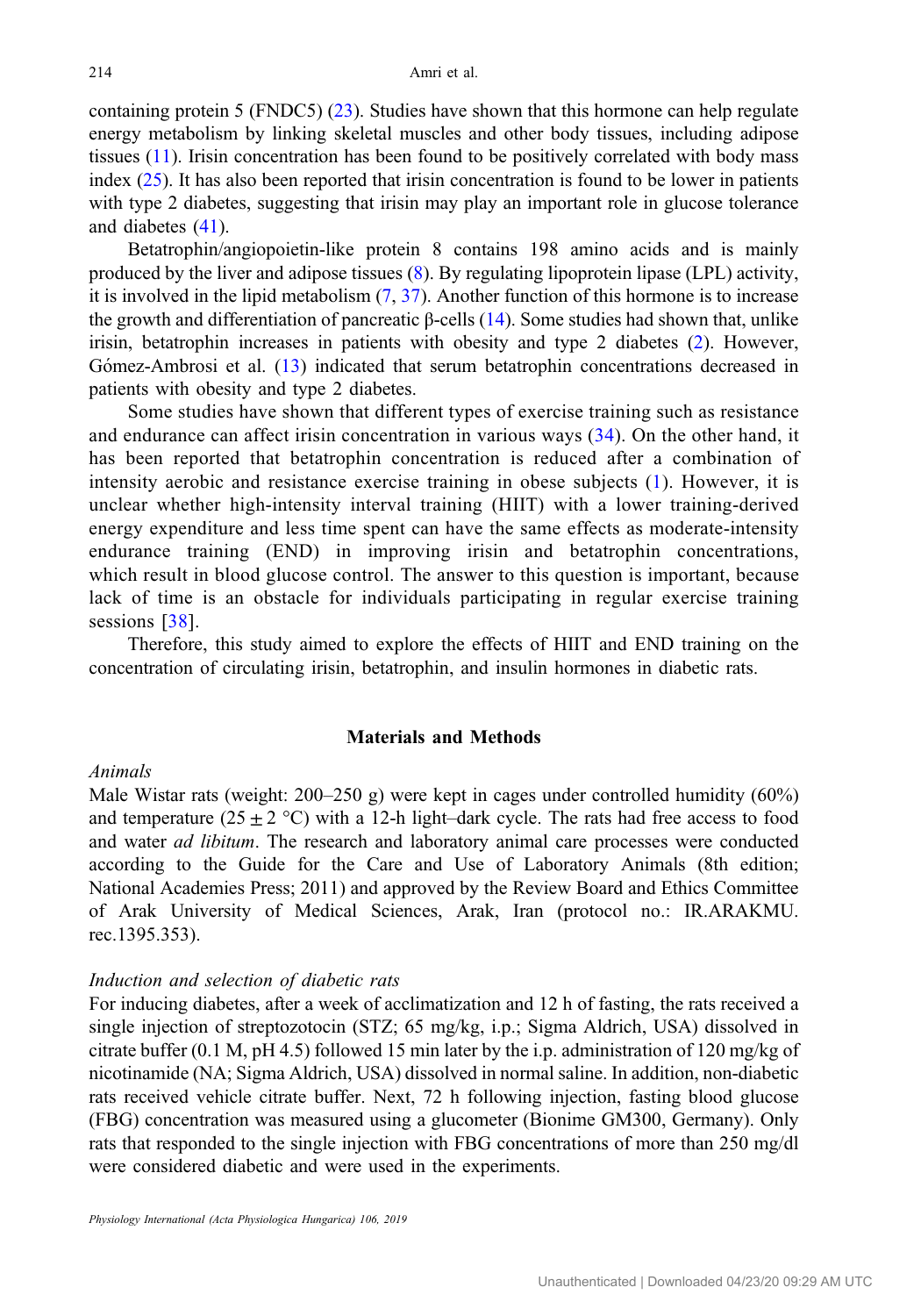# Animal study design

Twenty-four male Wistar rats were randomly divided into four groups of six as follows: (1) non-diabetic control rats (Cnt) without training, (2) diabetic rats (Dibt) without training, (3) diabetic rats treated with high-intensive interval training (Dibt-HIIT), and (4) diabetic rats receiving END (Dibt-END).

#### Training protocol

The END and HIIT protocols were conducted on a 5-channel treadmill for the easier control of speed and time. The diabetic rats were trained 6 days a week for 10 weeks based on the protocol ([3\)](#page-9-0) displayed in Table [I.](#page-3-0) Body weight was measured before (day 0) and after (day 70) the training protocols (Table [II\)](#page-4-0).

#### Sampling and analysis of irisin, betatrophin, insulin, FBG, and lipid profiles

The animals were anesthetized with ketamine (75 mg/kg) and xylazine (10 mg/kg) 24 h after the last training session. Blood samples were collected by cardiac puncture and the sera were quickly separated. The serum samples were aliquoted and stored at −80 ˚C.

The serum concentrations of irisin, betatrophin, and insulin in the study groups were assessed by the enzyme-linked immunosorbent assay (ELISA) method (ELISA plate reader ELx800TM, BioTek, Winooski, VT, USA) in accordance with the manufacturer's instructions (irisin and betatrophin: Bioassay Technology Laboratory Kits, Shanghai, China; insulin: Monobind Inc., USA). Serum concentrations of FBG, triglyceride (TG), total cholesterol (TC), and high-density lipoprotein (HDL) were measured enzymatically using commercial kits (Pars Azemoon, Tehran, Iran) following the manufacturer's instructions using a spectrophotometer (JENWAY 6505, Europe Union). The serum concentrations of low-density lipoprotein (LDL) and very low-density lipoprotein (VLDL) were calculated by the Friedewald formula [\(10](#page-10-0)) as follows:  $LDL = TC - [HDL + (TG/5)]$  and  $VLDL = TG/5$ . It is noteworthy that the initial and final body weights and FBG of the rats were determined after 10 weeks in fasting condition. Homeostatic model assessment of insulin resistance (HOMA-IR) was calculated according to the formula: fasting insulin (microU/ml)  $\times$  fasting glucose  $(mmol/L)/22.5$ .

#### Statistical analyses

The data were expressed as mean  $\pm$  SEM of two replicates for the six rats in each group. Oneway analysis of variance and Bonferroni *post-hoc* test were used to compare the data. Correlations between irisin, betatrophin, and insulin concentration in the Dibt-END and Dibt-HIIT groups were determined using the Pearson's correlation analysis. The values of  $p$  less than 0.05 were considered statistically significant. Statistical analyses were performed using GraphPad Prism software (San Diego, CA, USA).

#### Results

# Evaluating the FBG and body weight of the experimental groups

The body weights of Cnt and Dibt rats (Table [II](#page-4-0)) increased at day 70 but no statistical significance was found ( $p > 0.05$ ). The introduction of exercise (Dibt-END and Dibt-HIIT) did not modify body weight at day 70 ( $p > 0.05$  vs. day 0), but diabetic exercised rats have a significantly lower body weight at day 70 as compared to the diabetic non-exercise group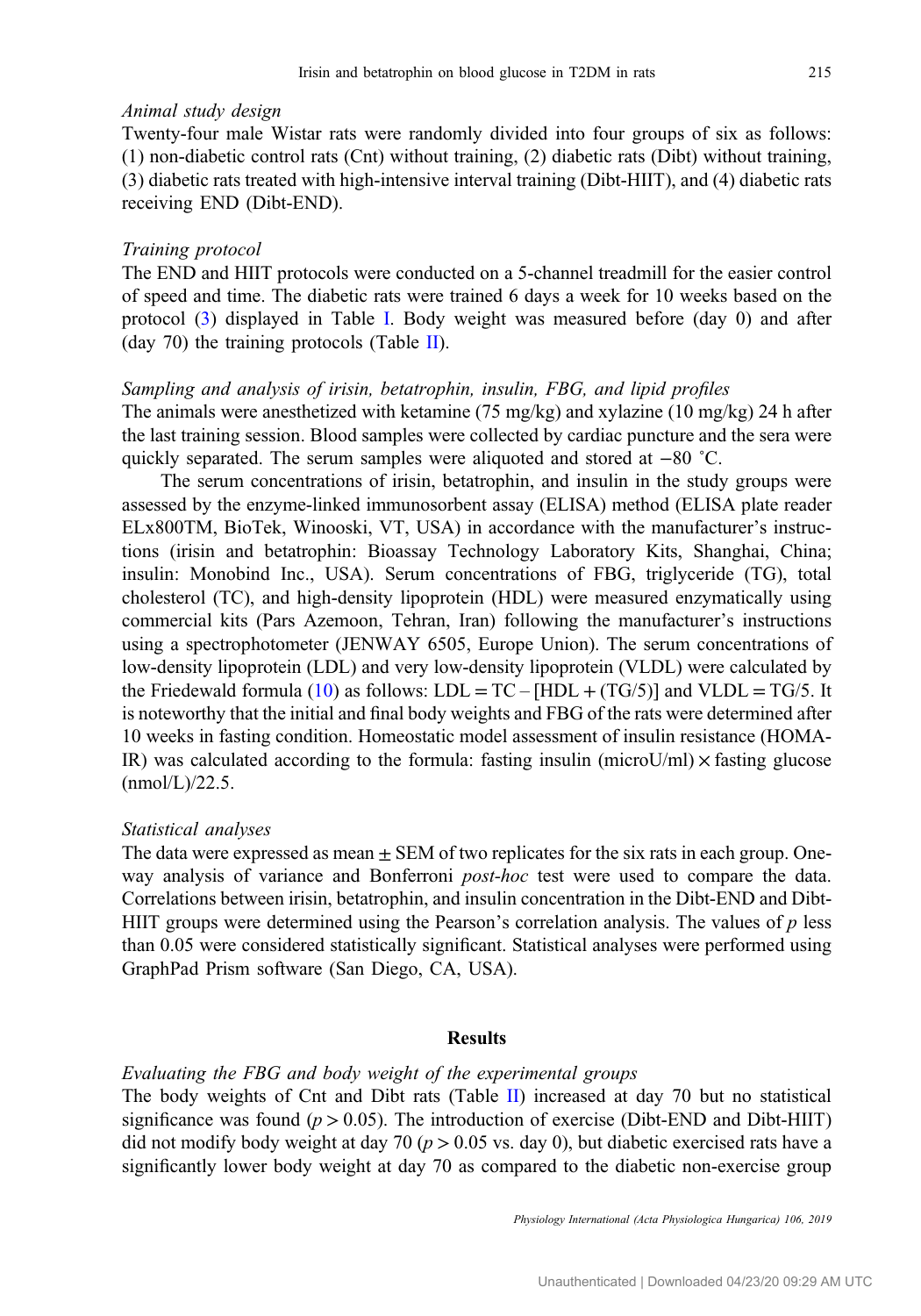<span id="page-3-0"></span>

|                   |       |                                                        | <b>HIIT</b>                                             |                                                         |  |
|-------------------|-------|--------------------------------------------------------|---------------------------------------------------------|---------------------------------------------------------|--|
| Week              | Day   | <b>END</b>                                             | Odd day                                                 | Even day                                                |  |
| Week 1            | 1     | $20 \text{ min}, 27 \text{ m/min}$                     | 2 intervals, 40 m/min, 3 min                            |                                                         |  |
|                   | 2     | 22 min, 27 m/min                                       |                                                         | 3 intervals, 54 m/min, 30 s                             |  |
|                   | 3     | 24 min, 27 m/min                                       | 2 intervals, 40 m/min, 3 min                            |                                                         |  |
|                   | 4     | 24 min, 27 m/min                                       |                                                         | 5 intervals, 54 m/min, 30 s                             |  |
|                   | 5     | 28 min, 27 m/min                                       | 2 intervals, 40 m/min, 3 min                            |                                                         |  |
|                   | 6     | 30 min, 27 m/min                                       |                                                         | 7 intervals, 54 m/min, 30 s                             |  |
| Week 2            | 1     | 32 min, 27 m/min                                       | 3 intervals, 40 m/min, 3 min                            |                                                         |  |
|                   | 2     | 34 min, 27 m/min                                       |                                                         | 9 intervals, 54 m/min, 30 s                             |  |
|                   | 3     | 36 min, 27 m/min                                       | 3 intervals, 40 m/min, 3 min                            |                                                         |  |
|                   | 4     | 38 min, 27 m/min                                       |                                                         | 11 intervals, 54 m/min, 30 s                            |  |
|                   | 5     | 40 min, 27 m/min                                       | 3 intervals, 40 m/min, 3 min                            |                                                         |  |
|                   | 6     | $42 \text{ min}, 27 \text{ m/min}$                     |                                                         | 13 intervals, 54 m/min, 30 s                            |  |
| Week 3            | 1     | 44 min, 27 m/min                                       | 2 intervals, 40 m/min, 3 min                            |                                                         |  |
|                   | 2     | 46 min, 27 m/min                                       |                                                         | 15 intervals, 54 m/min, 30 s                            |  |
|                   | 3     | 48 min, 27 m/min                                       | 4 intervals, 40 m/min, 3 min                            |                                                         |  |
|                   | 4     | 50 min, 27 m/min                                       |                                                         | 17 intervals, 54 m/min, 30 s                            |  |
|                   | 5     | 52 min, 27 m/min                                       | 4 intervals, 40 m/min, 3 min                            |                                                         |  |
|                   | 6     | 54 min, 27 m/min                                       |                                                         | 19 intervals, 54 m/min, 30 s                            |  |
| Week 4            | 1     | 56 min, 27 m/min                                       | 5 intervals, 40 m/min, 3 min                            |                                                         |  |
|                   | 2     | 58 min, 27 m/min                                       |                                                         | 19 intervals, 54 m/min, 30 s                            |  |
|                   | 3     | 60 min, 27 m/min                                       | 5 intervals, 40 m/min, 3 min                            |                                                         |  |
|                   | 4     | 60 min, 27 m/min                                       |                                                         | 20 intervals, 54 m/min, 30 s                            |  |
|                   | 5     | $60 \text{ min}$ , $27 \text{ m/min}$                  | 6 intervals, 40 m/min, 3 min                            |                                                         |  |
|                   | 6     | $60 \text{ min}$ , $27 \text{ m/min}$                  |                                                         | 20 intervals, 54 m/min, 30 s                            |  |
| Weeks<br>$5 - 10$ | Jan 6 | $60 \text{ min}$ , 27 m/min to the end<br>of 10th week | 6 intervals, 40 m/min, 3 min<br>to the end of 10th week | 20 intervals, 54 m/min, 30 s<br>to the end of 10th week |  |

Table I. Endurance training (END) and high-intensive interval training (HIIT) protocols ([19\)](#page-10-0)

 $(p < 0.05$  vs. Dibt). FBG in the Cnt group was not different on day 70  $(p > 0.05$  vs. day 0). On days 0 and 70, FBG in the diabetic groups was nearly three times higher as compared to Cnt group ( $p < 0.05$ ). The END group showed a twofold reduction in FBG when compared with Dibt ( $p < 0.05$  vs. Dibt). In the high-intensity interval group, FBG was threefold lower when compared with sedentary diabetic animals ( $p < 0.05$  vs. Dibt). Although both training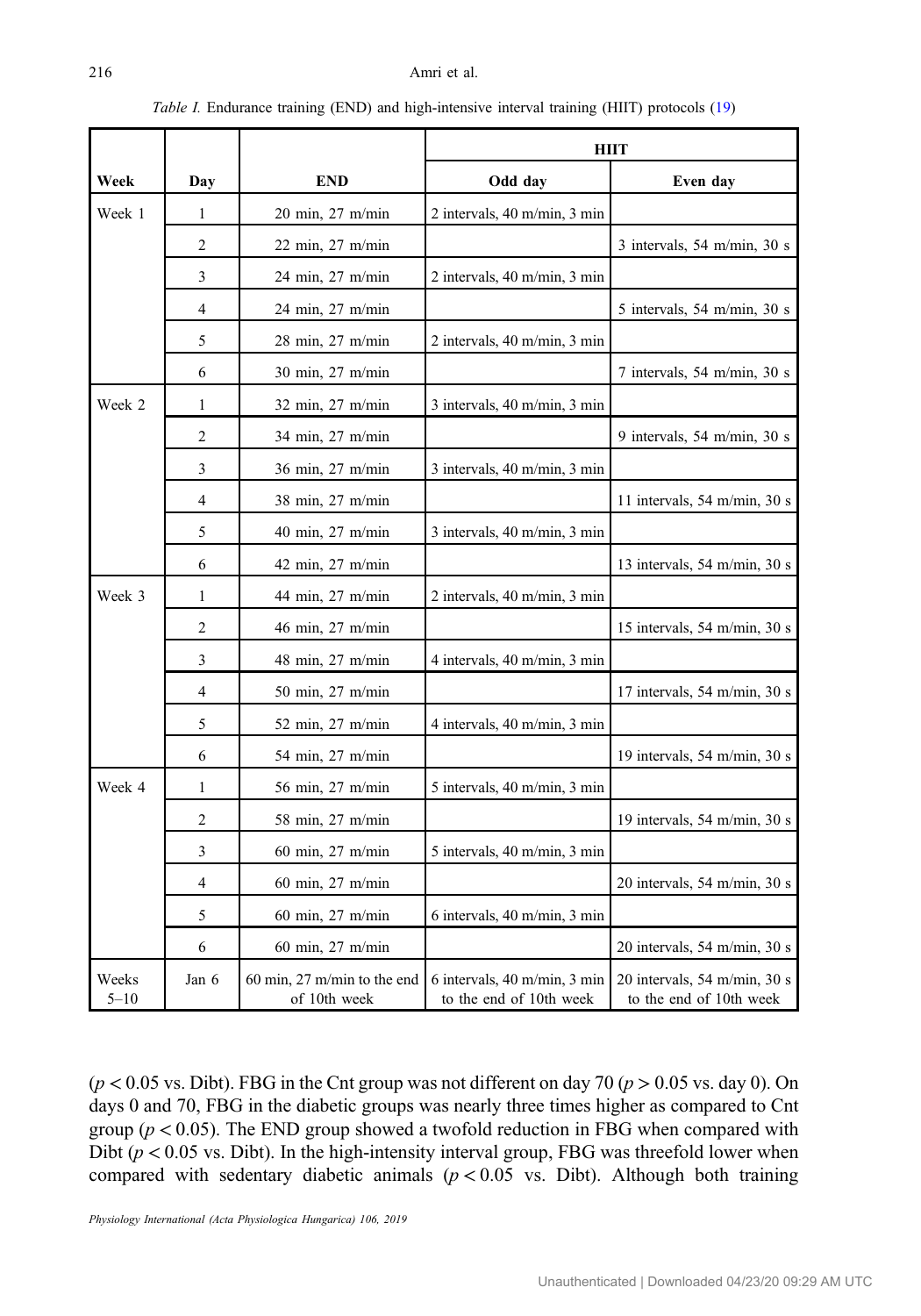|                 | FBG (mmol/L)               |                        |                          | Body weight (g) |                      |                         |
|-----------------|----------------------------|------------------------|--------------------------|-----------------|----------------------|-------------------------|
| Group           | Day 0                      | <b>Day 70</b>          | $\Delta$ FBG<br>(mmol/L) | Day 0           | <b>Day 70</b>        | $\Delta$ Body<br>weight |
| $_{\text{Cnt}}$ | $4.82 \pm 0.7$             | $3.91 \pm 0.2$         | $-0.91 \pm 6.7$          | $219.4 + 71$    | $250.4 + 38$         | $31 \pm 18$             |
| Dibt            | $14.94 \pm 0.2^{\text{a}}$ | $17.81 + 0.2^{\rm a}$  | $2.87 \pm 8.9$           | $223.6 + 36$    | $270.6 + 48$         | $47 + 23$               |
| Dibt-END        | $17.37 + 0.1^{\circ}$      | $9.62 \pm 0.5^{a,b}$   | $-7.75 \pm 4.6$          | $224.3 + 20$    | $227.4 + 38^a$       | $31 \pm 41$             |
| Dibt-HIIT       | $18.33 + 0.9^a$            | $5.84 \pm 0.4^{a,b,c}$ | $-12.49 \pm 3.5$         | $219.2 + 80$    | $224.7 + 37^{\circ}$ | $5.2 \pm 31$            |

<span id="page-4-0"></span>Table II. Effect of END and HIIT training protocols on fasting blood glucose (FBG) concentration and body weight

Data are expressed as mean  $\pm$  SEM; for all groups  $n = 6$ . END: endurance training; HIIT: high-intensity interval training.

 $\binom{a}{b}$  < 0.05 in comparison with Cnt (days 0 and 70).

 $\bar{p}_p$  < 0.05 in comparison with Dibt (day 70).

 $\epsilon_p$  < 0.05 in comparison with Dibt-END (day 70)

protocols resulted in significantly reduced FBG values, HIIT training was significantly more effective than END ( $p < 0.05$ ).

#### Significant increase in irisin due to training protocols in diabetic rats

These results were obtained at the end of the 10-week training in all groups (Fig. 1). The difference in serum irisin concentration between Cnt rats (16.96  $\pm$  0.64, n = 6) and Dibt rats  $(14.60 \pm 0.64, n = 6)$  was not significant. Serum irisin concentration in Dibt-END rats was 33.60  $\pm$  1.68, n = 6, which was significantly higher as compared to Dibt rats (14.60  $\pm$  0.64,  $n = 6$ ;  $p < 0.001$ ). In addition, serum irisin concentration in Dibt-HIIT rats was 39.77  $\pm$  0.92,  $n = 6$ , which was significantly higher as compared to Dibt rats (14.60  $\pm$  0.64,  $n = 6$ ;  $p < 0.001$ ). Notably, the serum irisin concentration was significantly higher in the Dibt-HIIT rats as compared to the Dibt-END rats ( $p < 0.01$ ).

#### Significant increase in betatrophin due to training protocols in diabetic rats

These results were also evaluated at the end of the 10-week training in all groups (Fig. [2](#page-5-0)). There was a significant difference between the serum betatrophin concentration of Cnt rats



Fig. 1. Concentration of irisin in the experimental groups. Data are mean  $\pm$  SEM;  $n = 6$  for all groups; \*\*\*p < 0.001 compared with Dibt;  $\mu^* p < 0.05$  compared with Dibt-END

Physiology International (Acta Physiologica Hungarica) 106, 2019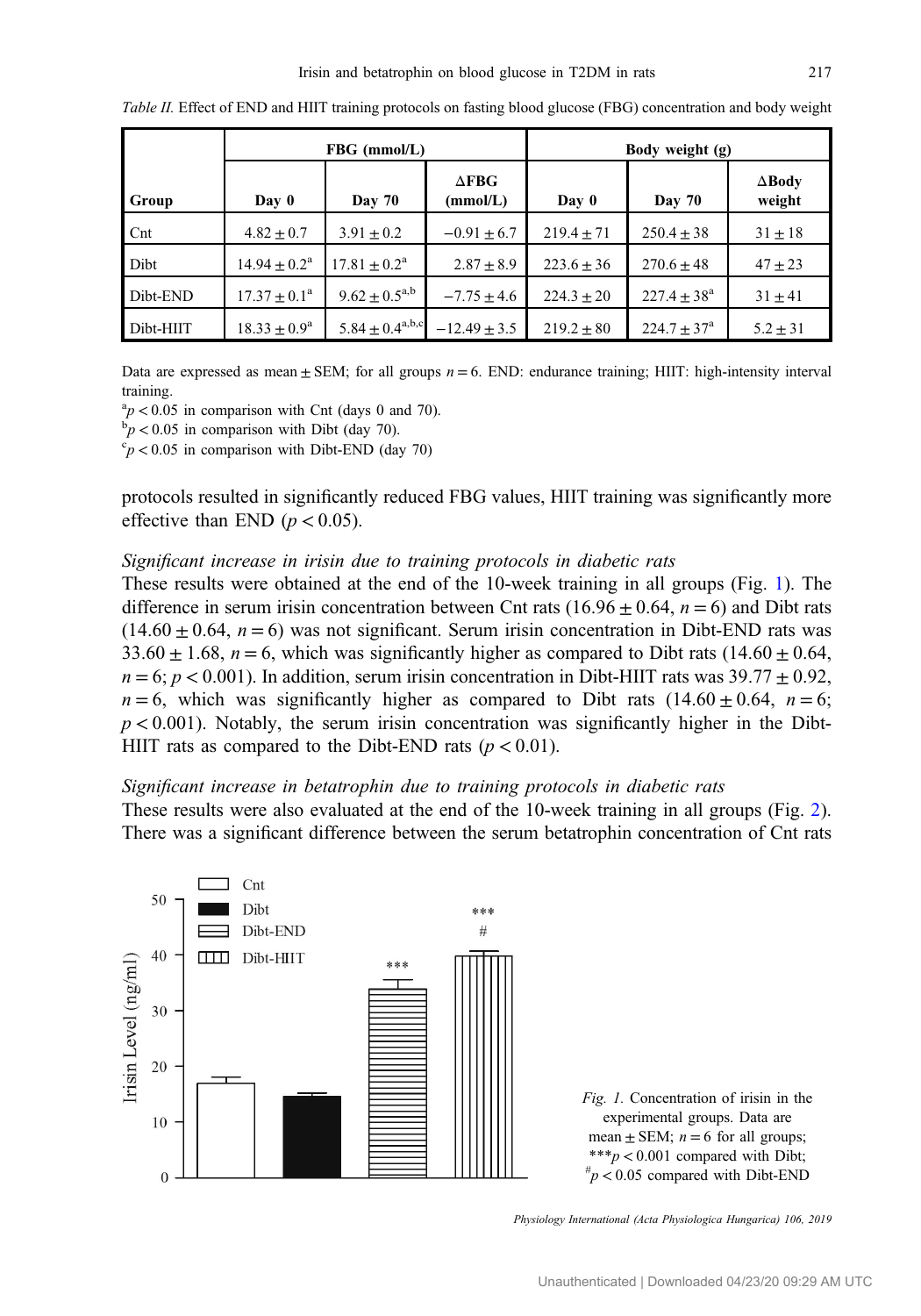<span id="page-5-0"></span>

Fig. 2. Concentration of betatrophin in the experimental groups. Data are mean  $\pm$  SEM;  $n = 6$  for all groups;  $\sqrt{n} < 0.01$  compared with Cnt;  $***p < 0.001$  compared with Dibt;  $\mu_p$  < 0.05 compared with Dibt-END

 $(5.85 \pm 0.33, n = 6)$  and that of Dibt  $(4 \pm 0.17, n = 6; p < 0.05)$ . The serum concentration of betatrophin in the Dibt-END group was  $(8.35 \pm 0.16, n = 6)$  and was significantly higher as compared to Dibt rats  $(4 \pm 0.17, n = 6; p < 0.001)$ . Serum concentration of betatrophin in the Dibt-HIIT rats was  $(9.69 \pm 0.38, n = 6)$  and was significantly higher as compared to Dibt rats  $(4 \pm 0.17, n = 6; p < 0.001)$ . It is worth noting that the serum betatrophin concentration was significantly higher in Dibt-HIIT rats as compared to the Dibt-END rats ( $p < 0.05$ ).

# HIIT protocol seems more effective in increasing serum insulin concentration and reducing HOMA-IR

Figure 3 shows the changes of insulin levels in normal and diabetic rats after training with END and HIIT for 70 days. Insulin serum concentration in the Dibt rats  $(2.48 \pm 0.37, n = 6)$ was significantly lower as compared to Cnt rats  $(4.16 \pm 0.54, n = 6; p < 0.05)$ . Insulin serum concentration increased significantly in the Dibt-END (4.18  $\pm$  0.17, n = 6; p < 0.05) and in the Dibt-HIIT (6.91  $\pm$  0.30, n = 6; p < 0.001) rats as compared with Dibt rats. In addition, the high-intensity protocol induced a higher insulin serum concentration than endurance exercise



Fig. 3. Insulin serum concentration and HOMA-IR in the experimental groups. Serum concentration of insulin was significantly increased following the training protocols. Additionally, HIIT training was significantly more effective in improving insulin level than END. HOMA-IR decreased following the training protocols. HIIT was more effective in improving insulin resistance than END. Data are mean  $\pm$  SEM;  $n = 6$  for all groups;  $\gamma p < 0.05$  compared with Cnt; \*p < 0.05 compared with Dibt; \*\*\*p < 0.001 compared with Dibt;  $\frac{m\mu}{p}$  < 0.05 compared with Dibt-END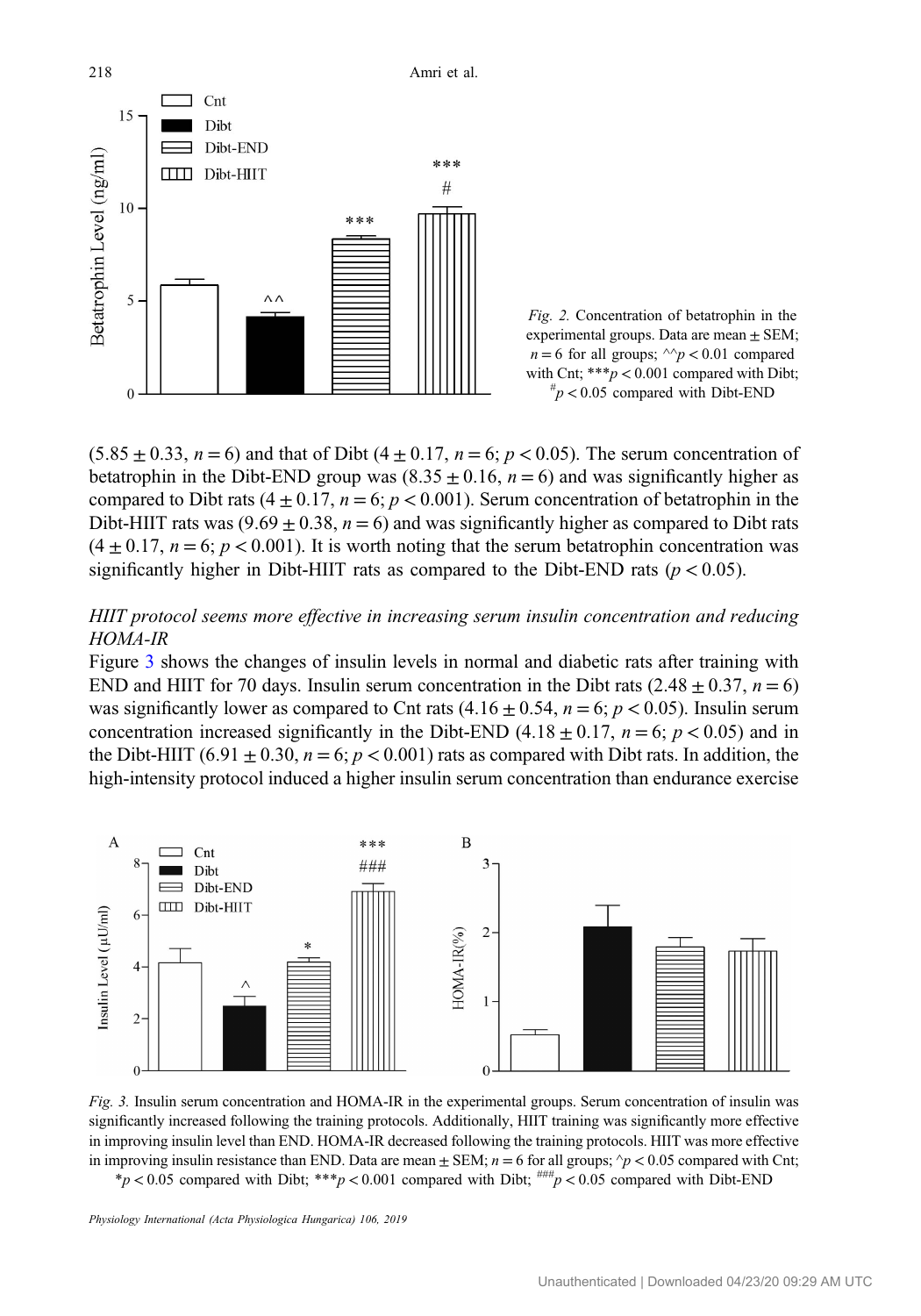$(p < 0.05$  HIIT vs. END). This result suggests that HIIT training was more effective to increase insulin concentration than END. On the other hand, HOMA-IR assessment revealed an increase in insulin resistance in Dibt rats, which decreased after END and HIIT training, although no statistical difference was observed. Furthermore, there was no significant difference between END and HIIT training in insulin resistance.

# Assessment of correlation between irisin and betatrophin as well insulin in Dibt-END and Dibt-HIIT groups

As shown in Fig. 4A, the irisin level was positively and significantly associated with values of betatrophin ( $r = 0.787$ ,  $p < 0.05$ ) and insulin ( $r = 0.721$ ,  $p < 0.05$ ) in Dibt rats that were submitted to END. In addition, as demonstrated in Fig. 4B, in Dibt rats submitted to HIIT training, the positive correlation of irisin increased slightly and maintained significance with betatrophin ( $r = 0.871$ ,  $p < 0.001$ ) and insulin ( $r = 0.731$ ,  $p < 0.05$ ) concentrations.

#### HIIT training protocol seems more effective on lipid profile of plasma

The effect of HIIT and END training on lipid profile is shown in Table III. The TG, TC, VLDL, and LDL concentrations in the serum were significantly higher in Dibt than in Cnt rats  $(p < 0.001)$ . HIIT and END training significantly decreased the serum TG, TC, VLDL, and





| <b>Groups</b>   | <b>Triglyceride</b><br>(mg/dl) | <b>Total cholesterol</b><br>(mg/dl) | $LDL$ (mg/dl)          | VLDL (mg/dl)         | HDL<br>(mg/dl)         |
|-----------------|--------------------------------|-------------------------------------|------------------------|----------------------|------------------------|
| $_{\text{Cnt}}$ | $5.2 \pm 68$                   | $53.6 \pm 2.4$                      | $28.6 \pm 0.9$         | $13.3 \pm 0.9$       | $31.5 \pm 1.9$         |
| Dibt            | $130.5 \pm 17.4^{\circ}$       | $70.6 + 3.4^{\circ}$                | $37.8 \pm 1.9^{\circ}$ | $24.3 + 1.2^a$       | $24.1 \pm 1.1^a$       |
| Dibt-END        | $60.5 \pm 7.3^{\text{a,b}}$    | $56 + 3^b$                          | $25.5 + 0.9^b$         | $15.6 \pm 3.2^b$     | $30.8 \pm 1.7^{\rm b}$ |
| Dibt-HIIT       | $51.6 \pm 5.5^{a,b,c}$         | $50.1 \pm 4.6^{\circ}$              | $31.5 \pm 2.8$         | $14 \pm 1.6^{\rm b}$ | $33.6 \pm 1.6^b$       |

Table III. Effect of END and HIIT training protocols on lipids profile

Data are expressed as mean  $\pm$  SEM; for each group  $n = 6$ . LDL: low-density lipoprotein; HDL: high-density lipoprotein; VLDL: very low-density lipoprotein; END: endurance training; HIIT: high-intensity interval training.  $\frac{a_p}{b_p}$  < 0.05 in comparison with Cnt.

 $p'$   $p$  < 0.05 in comparison with Dibt.

 $\degree p$  < 0.05 in comparison with Dibt-END

Physiology International (Acta Physiologica Hungarica) 106, 2019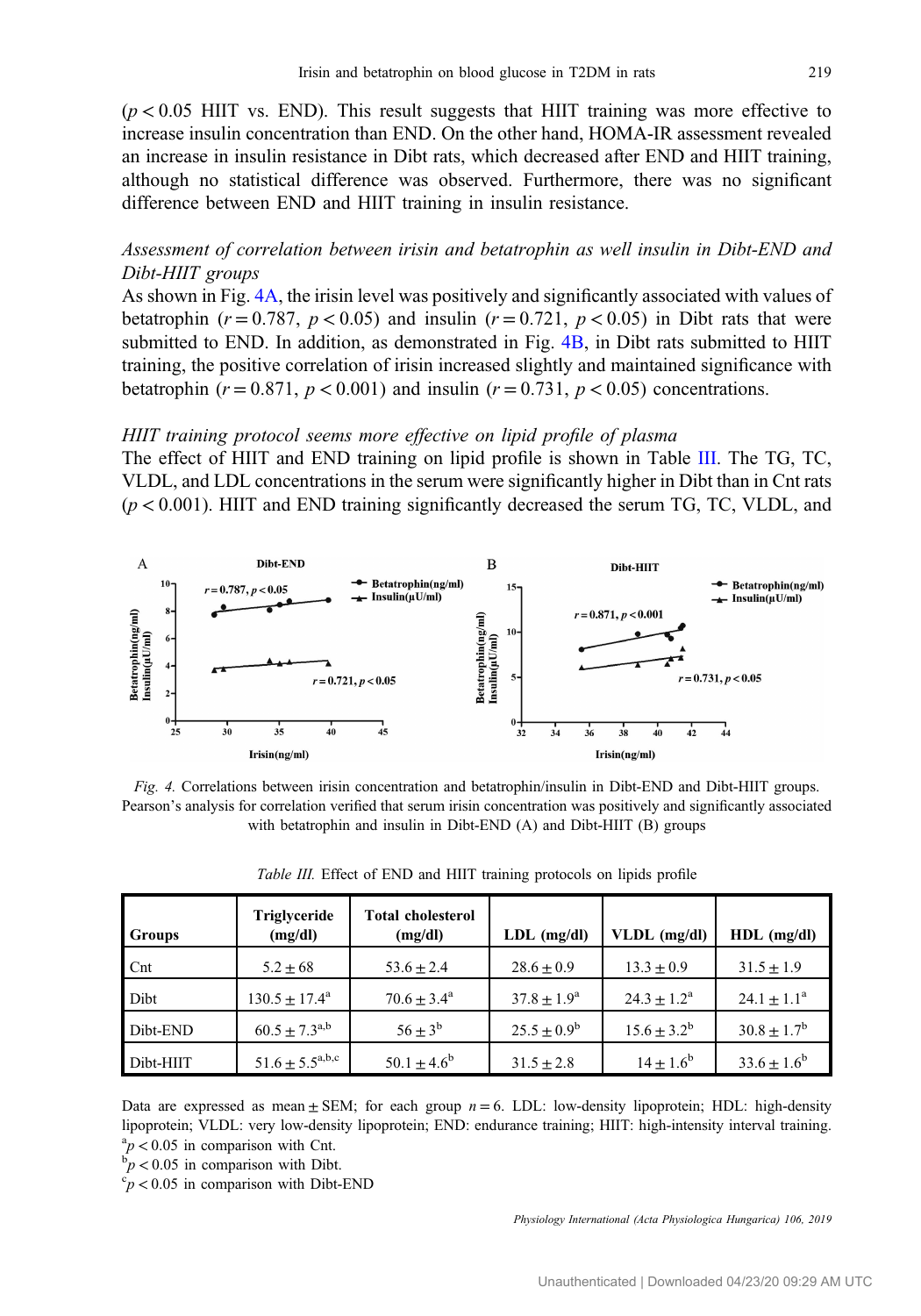LDL concentrations as compared to Dibt rats ( $p < 0.001$ ). HDL serum concentration increased significantly in the Dibt-END and Dibt-HIIT diabetic rats as compared with Dibt rats ( $p < 0.001$ ). In addition, there was no significant difference between the effects of training protocols (HIIT and END) on serum TG, TC, VLDL, and LDL  $(p > 0.05$  vs. Cnt).

# **Discussion**

The results of this study showed significant beneficial effects of these two types of exercise protocols on serum concentrations of irisin, betatrophin, insulin, FBG, and lipid profiles in Dibt rats, although HIIT had a stronger effect as compared to END. Thus, 10 weeks of HIIT significantly increased the concentrations of irisin, betatrophin, and insulin, whereas it significantly decreased FBG and lipid profiles as compared to END. This study showed a significant positive correlation between irisin, betatrophin, and insulin concentrations in the training groups.

In a previous study, three methods of exercise were investigated in men with metabolic syndrome that included both resistance and endurance at high and low intensities. The serum concentration of irisin was observed to be increased after all exercises protocols ([18\)](#page-10-0). In this regard, Huh et al. ([17\)](#page-10-0) reported a significant increase in the irisin concentration in response to HIIT relative to medium-intensity continuous exercise activity, indicating that the intensity of physical activity is an effective factor in stimulating irisin release. Contrary to these results, it has been reported that irisin concentration in the serum of rats receiving regular aerobic exercise was not significantly different as compared to the control group ([35\)](#page-11-0). The discrepancy between these results can be associated with differences in exercise protocols, particularly exercise intensity, as well as the subjects.

Our findings indicated that 10 weeks of HIIT and END training increased the serum concentrations of irisin and insulin and reduced FBG and insulin resistance indices in Dibt rats. Consistent with our results, Zhang et al. [\(44\)](#page-11-0) found that irisin stimulates transformation of white to brown adipose tissue by provoking MAPK p38 and ERK pathways and has anti-obesity and anti-diabetic effects. Skeletal muscles are the main tissues for the utilization of blood glucose but glucose uptake is reduced in type 2 diabetes partly due to the lack of glucose-4 transporter (GLUT4) ([28](#page-10-0), [32](#page-11-0)). On the other hand, Xin et al. ([40\)](#page-11-0) showed that injection of irisin in type 2 diabetes increased GLUT4 in skeletal muscle and decreased enzymes involved in the gluconeogenesis. Therefore, elevated irisin is associated with glucose utilization by increasing glucose uptake and inhibiting gluconeogenesis ([12](#page-10-0)), which may explain our result for FBG improvement while irisin increased.

Although various mechanisms have been proposed regarding the impact of exercise training on glucose and insulin resistance, there is limited information on the role of exerciseinduced irisin changes in glucose and insulin resistance. In accordance with our results, Cauza et al. [\(5](#page-9-0)) demonstrated that strength training compared to END has a more pronounced effect to reduce insulin resistance in patients with type 2 diabetes mellitus. Exercise improves insulin sensitivity by enhancing the effects of insulin receptor substrates (IRS-1 and IRS-2) and activating phosphatidylinositol-3 kinase ([6\)](#page-9-0). Promoting the sensitivity of IRS creates a separate cascade of phosphorylation reactions, which leads to a wide range of metabolic and mitogenic effects of insulin ([16\)](#page-10-0). For example, the activation of phosphatidylinositol-3 kinase results in the transfer of GLUT4 to the cell surface ([20](#page-10-0)).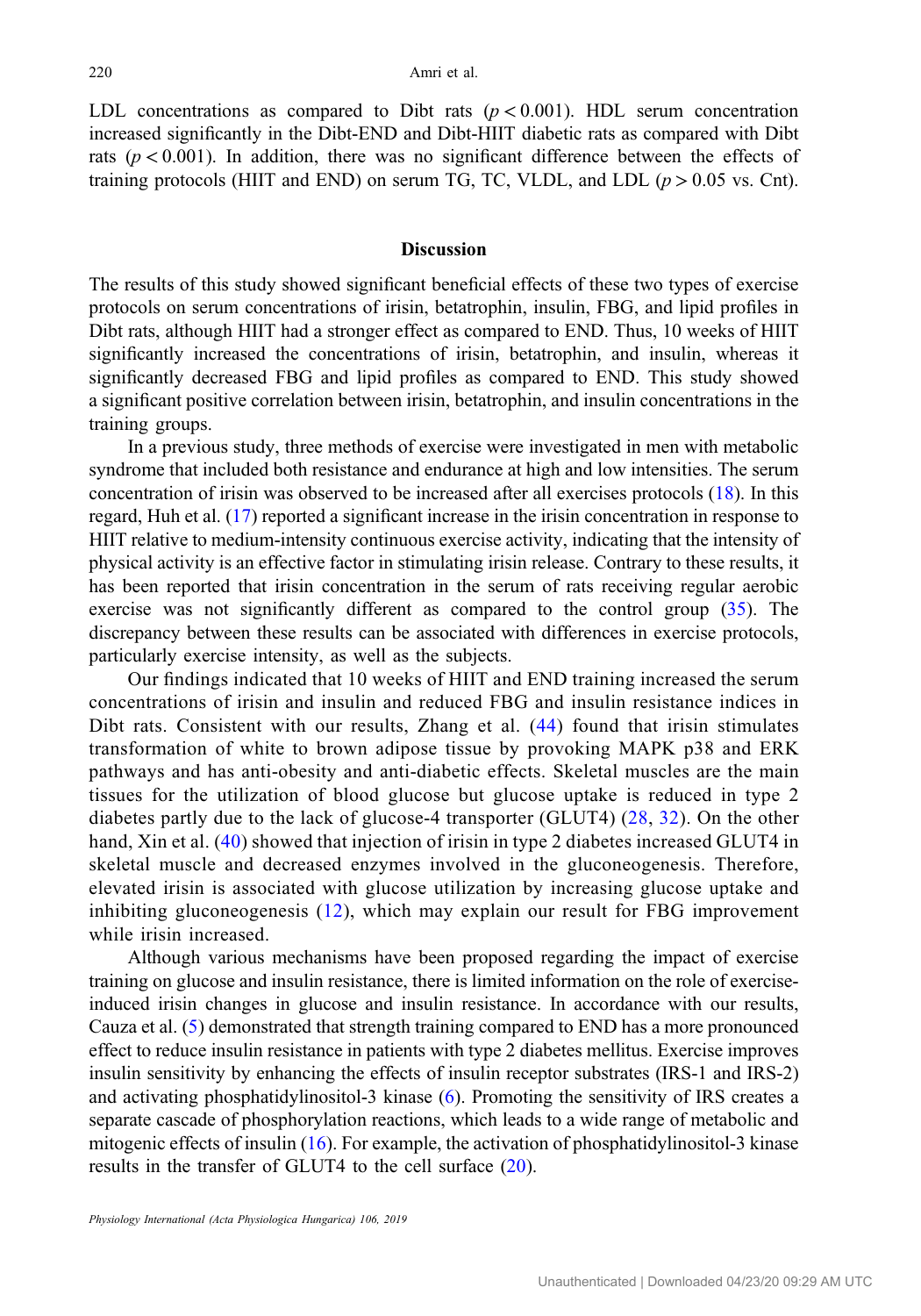In this study, the serum level of betatrophin significantly decreased in the diabetic control group; following two training protocols, the serum concentration of betatrophin increased, although this increase was greater in the HIIT group than in the END group. It has been shown that in obese rats with diet-induced type 2 diabetes, the serum level of betatrophin increased, whereas in a rat model of type 1 diabetes induced by STZ injection, the serum level of betatrophin was reduced [\(19](#page-10-0)). This finding reflects the positive correlation of body weight with the serum level of insulin and the lack of correlation of body weight with blood glucose [\(19](#page-10-0)). These results were in line with the findings of this study, where diabetes was induced by a single dose of STZ and NA.

In accordance with our results, irisin was shown to increase the expression of betatrophin. Physical activity was shown to increase muscle  $PGC1-\alpha$  expression, which consequently boosted the expression of FNDC5 and irisin concentration. The rise in irisin increased the expression of UCP1 in white fat cells and activated MAPK p38, which ultimately led to an increase in the expression of betatrophin ([26\)](#page-10-0). Moreover, the increase in betatrophin leads to regeneration of beta-pancreatic cells and improved insulin resistance [\(44](#page-11-0)). Contrary to our findings, there was a decrease in the serum concentration of betatrophin in obese individuals who participated in a combined exercise program (aerobic and resistance) for 3 months. A possible reason for this observation could be the simultaneous reduction of insulin serum level and insulin resistance ([1](#page-9-0)). There are few studies evaluating the effect of different types of physical exercise on betatrophin; therefore, no further comparisons were possible.

Type 2 diabetes, in addition to causing hyperglycemia and hyperinsulinism, usually disrupts the production and metabolism of serum lipoproteins, a disorder known as diabetic dyslipidemia, usually associated with increased TG, LDL-C, and HDL-C associated with cholesterol [\(33](#page-11-0)). The results of this study showed that continued END and HIIT significantly decreased TG, LDL, VLDL, and TC and significantly increased HDL; however, HIIT was more effective than END in lipid profile modulation. In accordance with this study, data reported by Heo and Kim [\(15](#page-10-0)) showed that END promoted a reduction of plasma TC and TG along with an increase in HDL-C concentration in Dibt rats. Furthermore, Mahmoudi et al. [\(21](#page-10-0)) reported that HIIT significantly reduces the TC and TG and increases the HDL-C.

One of the mechanisms by which exercise can affect the lipid profile is the increased activity of LPL due to physical activity ([31\)](#page-10-0). LPL hydrolyzes circulating TG-rich lipoprotein, such as those found in chylomicrons and VLDL, into two free fatty acids (FFA) and one monoacylglycerol molecule. It is also involved in promoting the cellular uptake of chylomicron remnants, cholesterol-rich lipoproteins, and FFAs ([24,](#page-10-0) [30](#page-10-0)). On the other hand, studies have shown that betatrophin is associated with metabolism and lipoprotein homeostasis in mammalian cells: for instance, Zhang et al.'s study ([45\)](#page-11-0) showed that an increase in betatrophin significantly reduced FFA, in agreement with our findings. Moreover, TG in the liver and adipose tissue cultures was suppressed by the expression of the adipose TG lipase gene.

Our correlation analysis showed that in the training groups, there is a positive and significant correlation between irisin, insulin, and betatrophin. In line with our results, Wang et al. ([36\)](#page-11-0) reported that there is a positive correlation between irisin and betatrophin in patients with type 2 diabetes. On the other hand, Xie et al. [\(39](#page-11-0)) showed a positive correlation between irisin and betatrophin only in patients with normal blood glucose. In individuals with type 2 diabetes, the correlation was negative, which is different from our results. Exercise stimulates muscle expression of PGC1-α that induces the expression of FNDC5 and the secretion of

Physiology International (Acta Physiologica Hungarica) 106, 2019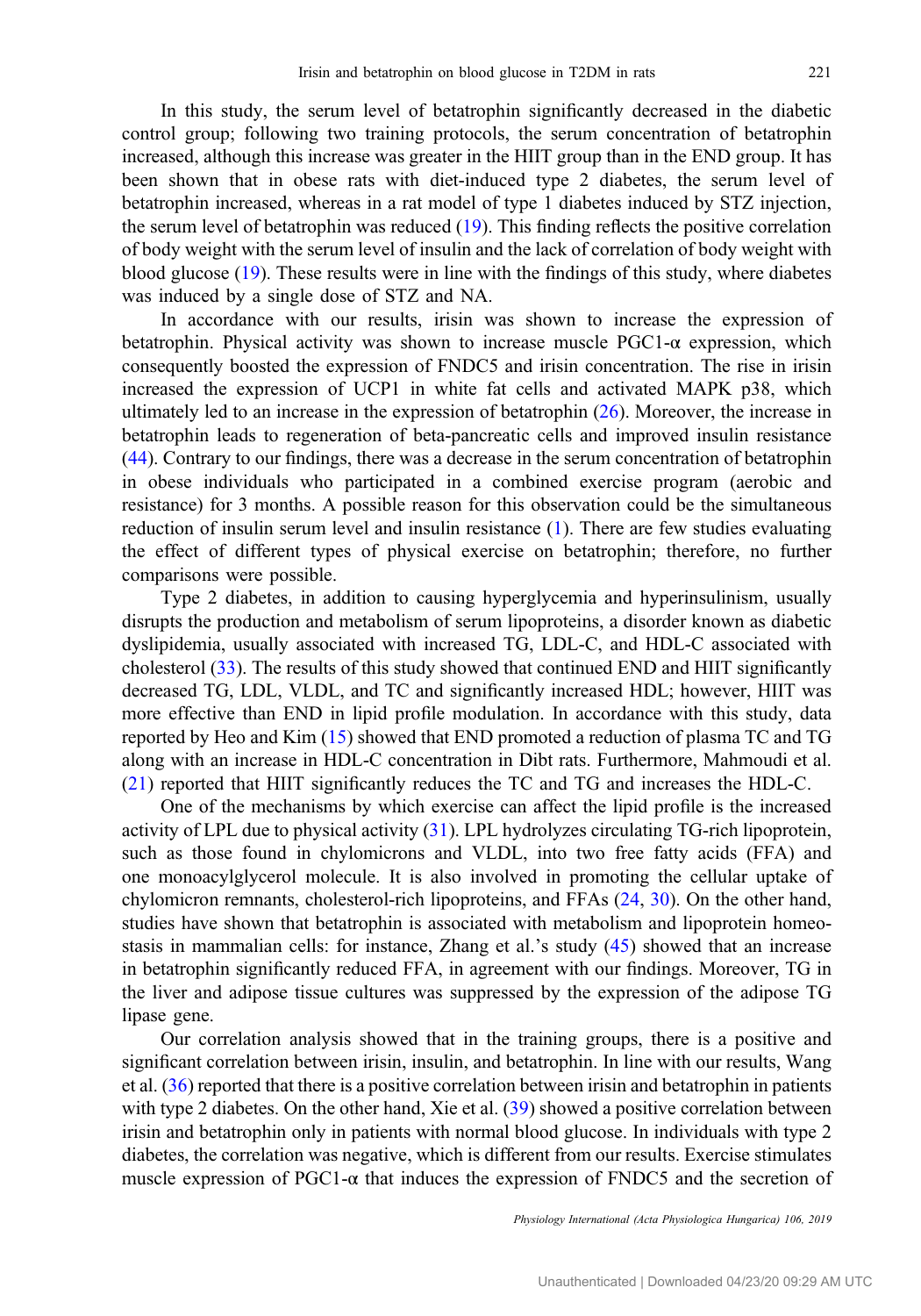<span id="page-9-0"></span>irisin. The increase in irisin secretion induces UCP1expression in white adipose tissue, which is mediated by p38 MAPK activation ([9\)](#page-10-0) that can also promote the expression of betatrophin ([29\)](#page-10-0). Betatrophin can stimulate the secretion of insulin from pancreatic beta cells [\(42](#page-11-0)). Together, this series of events can define a possible mechanism for the positive and significant correlation we observed between irisin, betatrophin, and insulin in this study.

Based on the results presented here, HIIT training had a stronger effect to improve lipid and glycemic profile in Dibt rats than END training. Since HIIT induces a higher physiological stress than END, the stress can be related to the physiological improvements, although more studies and evidence are necessary to address this point.

# Conclusions

HIIT leads to greater improvements in FBG, lipid profiles and irisin, betatrophin, insulin concentrations as compared to END. HIIT, therefore, appears to be an important timeefficient treatment for type 2 diabetes. In addition, this study showed a significant positive correlation between irisin, betatrophin, and insulin concentrations in the training groups, which may indicate a significant role for irisin and betatrophin in alleviating the diabetic condition.

#### Acknowledgements

This research was supported by Arak University of Medical Sciences, Arak, Iran.

#### Conflict of interest

The authors declare no conflict of interest.

# **REFERENCES**

- 1. Abu-Farha M, Sriraman D, Cherian P, AlKhairi I, Elkum N, Behbehani K, Abubaker J: Circulating ANGPTL8/ betatrophin is increased in obesity and reduced after exercise training. PLoS One 11, e0147367 (2016)
- 2. Adamska A, Lebkowska A, Jacewicz M, Krentowska A, Hryniewicka J, Wolczynski S, Gorska M, Kowalska I: Serum concentrations of betatrophin and its association with indirect indices of insulin resistance and beta cell function in women with polycystic ovary syndrome. Int. J. Endocrinol. 2316986, 18 (2017)
- 3. Afzalpour ME, Chadorneshin HT, Foadoddini M, Eivari HA: Comparing interval and continuous exercise training regimens on neurotrophic factors in rat brain. Physiol. Behav. 147, 78–83 (2015)
- 4. American Diabetes Association: Diagnosis and classification of diabetes mellitus. Diabetes Care. 32, S62–S67 (2009)
- 5. Cauza E, Hanusch-Enserer U, Strasser B, Ludvik B, Metz-Schimmerl S, Pacini G, Wagner O, Georg P, Prager R, Kostner K, Dunky A, Haber P: The relative benefits of endurance and strength training on the metabolic factors and muscle function of people with type 2 diabetes mellitus. Arch. Phys. Med. Rehabil. 86, 1527–1533 (2005)
- 6. Chibalin AV, Yu M, Ryder JW, Song XM, Galuska D, Krook A, Wallberg-Henriksson H, Zierath JR: Exerciseinduced changes in expression and activity of proteins involved in insulin signal transduction in skeletal muscle: differential effects on insulin-receptor substrates 1 and 2. Proc. Natl. Acad. Sci. U. S. A. 97, 38–43 (2000)
- 7. Chung HS, Lee MJ, Hwang SY, Lee HJ, Yoo HJ, Seo J-A, Kim SG, Kim NH, Baik SH, Choi DS, Kim SM, Choi KM: Circulating angiopoietin-like protein 8 (ANGPTL8) and ANGPTL3 concentrations in relation to anthropometric and metabolic profiles in Korean children: a prospective cohort study. Cardiovasc. Diabetol. 15, 1 (2016)
- 8. Cox AR, Lam CJ, Bonnyman CW, Chavez J, Rios JS, Kushner JA: Angiopoietin-like protein 8 (ANGPTL8)/ betatrophin overexpression does not increase beta cell proliferation in mice. Diabetologia 58, 1523–1531 (2015)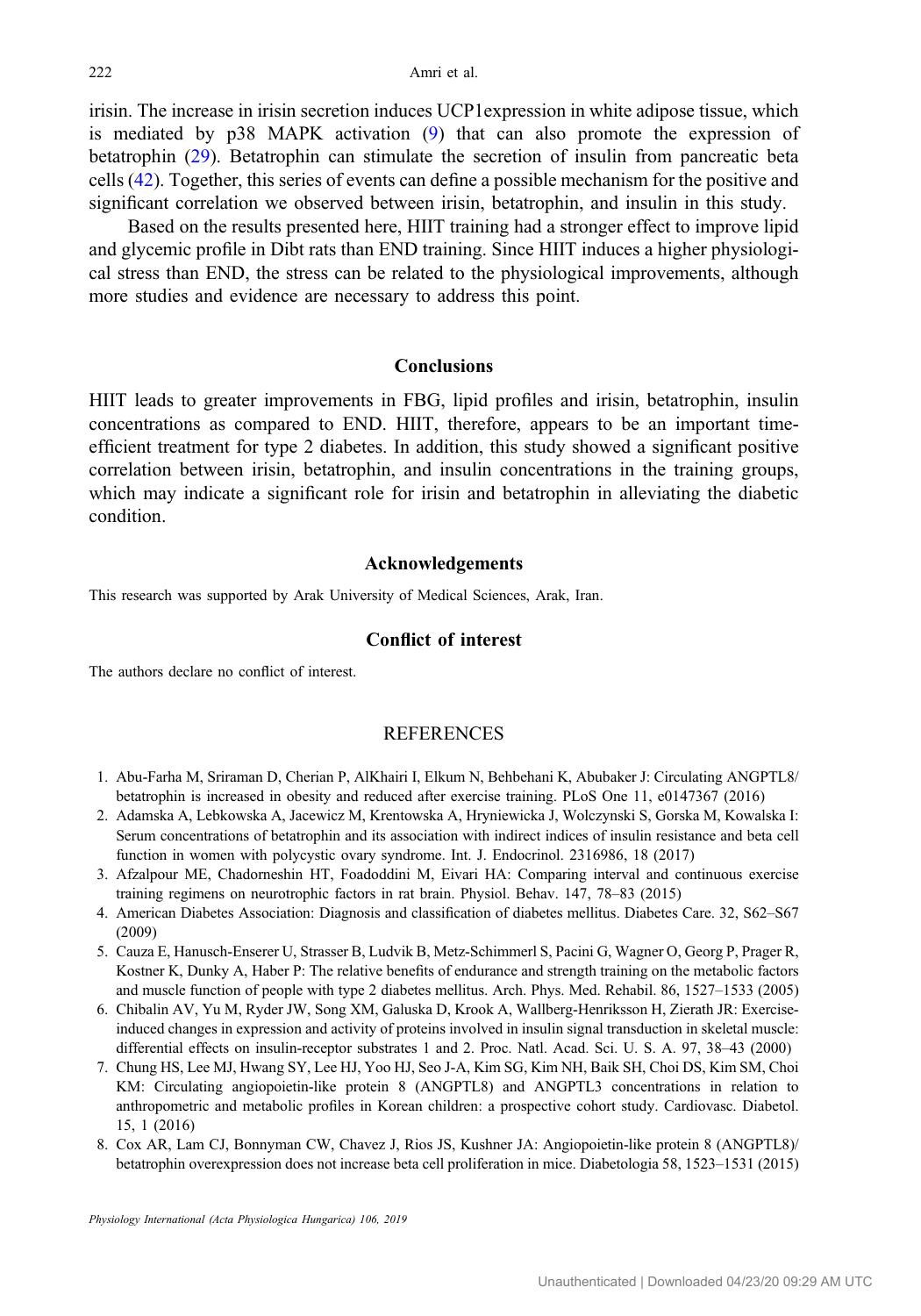- <span id="page-10-0"></span>9. Dinas PC, Lahart IM, Timmons JA, Svensson P-A, Koutedakis Y, Flouris AD, Metsios GS: Effects of physical activity on the link between PGC-1a and FNDC5 in muscle, circulating irisin and UCP1 of white adipocytes in humans: a systematic review. F1000Res. 6, 286 (2017)
- 10. Friedewald WT, Levy RI, Fredrickson DS: Estimation of the concentration of low-density lipoprotein cholesterol in plasma, without use of the preparative ultracentrifuge. Clin. Chem. 18, 499–502 (1972)
- 11. Gamas L, Matafome P, Seiça R: Irisin and myonectin regulation in the insulin resistant muscle: implications to adipose tissue: muscle crosstalk. J. Diabetes Res. 2015, 359159 (2015)
- 12. Gizaw M, Anandakumar P, Debela T: A review on the role of irisin in insulin resistance and type 2 diabetes mellitus. J. Pharmacopuncture 20, 235–242 (2017)
- 13. Gómez-Ambrosi J, Pascual E, Catalán V, Rodríguez A, Ramírez B, Silva C, Gil MJ, Salvador J, Frühbeck G: Circulating betatrophin concentrations are decreased in human obesity and type 2 diabetes. J. Clin. Endocrinol. Metab. 99, E2004–E2009 (2014)
- 14. Gusarova V, Alexa CA, Na E, Stevis PE, Xin Y, Bonner-Weir S, Cohen JC, Hobbs HH, Murphy AJ, Yancopoulos GD, Gromada J: ANGPTL8 (betatrophin) does not control pancreatic beta cell expansion. Cell 159, 691–696 (2014)
- 15. Heo M, Kim E: Effects of endurance training on lipid metabolism and glycosylated hemoglobin levels in streptozotocin-induced type 2 diabetic rats on a high-fat diet. J. Phys. Ther. Sci. 25, 989–992 (2013)
- 16. Howlett KF, Sakamoto K, Yu H, Goodyear LJ, Hargreaves M: Insulin-stimulated insulin receptor substrate-2 associated phosphatidylinositol 3-kinase activity is enhanced in human skeletal muscle after exercise. Metabolism 55, 1046–1052 (2006)
- 17. Huh JY, Mougios V, Kabasakalis A, Fatouros I, Siopi A, Douroudos II, Filippaios A, Panagiotou G, Park KH, Mantzoros CS: Exercise-induced irisin secretion is independent of age or fitness level and increased irisin may directly modulate muscle metabolism through AMPK activation. J. Clin. Endocrinol. Metab. 99, E2154–E6211 (2014)
- 18. Huh JY, Siopi A, Mougios V, Park KH, Mantzoros CS: Irisin in response to exercise in humans with and without metabolic syndrome. J. Clin. Endocrinol. Metab. 100, E453–E457 (2015)
- 19. Li E, Nakata M, Shinozaki A, Yang Y, Zhang B, Yada T: Betatrophin expression is promoted in obese hyperinsulinemic type 2 but not type 1 diabetic mice. Endocr. J. 63, 611–619 (2016)
- 20. Liu T, Yu B, Kakino M, Fujimoto H, Ando Y, Hakuno F, Takahashi SI: A novel IRS-1-associated protein, DGKzeta regulates GLUT4 translocation in 3T3-L1 adipocytes. Sci. Rep. 6, 35438 (2016)
- 21. Mahmoudi Y, Gholami M, Nikbakht H, Ebrahim K, Bakhtiyari S: Effect of high intensity interval training with metformin on lipid profiles and HbA1c in diabetic rats. Iranian J. Diabetes Obes. 10, 144–150 (2018)
- 22. Makhdoumi P, Zarif-Yeganeh M, Hedayati M: Physical activity and obesity related hormones. Zahedan J. Res. Med. Sci. 16, 6–11 (2014)
- 23. Matsuo Y, Gleitsmann K, Mangner N, Werner S, Fischer T, Bowen TS, Kricke A, Matsumoto Y, Kurabayashi M, Schuler G, Linke A, Adams V: Fibronectin type III domain containing 5 expression in skeletal muscle in chronic heart failure-relevance of inflammatory cytokines. J. Cachexia Sarcopenia Muscle 6, 62–72 (2015)
- 24. Mead JR, Irvine SA, Ramji DP: Lipoprotein lipase: structure, function, regulation, and role in disease. J. Mol. Med. (Berl.) 80, 753–769 (2002)
- 25. Mehrabian S, Taheri E, Karkhaneh M, Qorbani M, Hosseini S: Association of circulating irisin levels with normal weight obesity, glycemic and lipid profile. J. Diabetes Metab. Disord. 15, 17 (2015)
- 26. Norheim F, Langleite TM, Hjorth M, Holen T, Kielland A, Stadheim HK, Gulseth HL, Birkeland KI, Jensen J, Drevon CA: The effects of acute and chronic exercise on PGC-1 $\alpha$ , irisin and browning of subcutaneous adipose tissue in humans. FEBS J. 281, 739–749 (2014)
- 27. Reinehr T: Type 2 diabetes mellitus in children and adolescents. World J. Diabetes 4, 270–281 (2013)
- 28. Richter EA, Hargreaves M: Exercise, GLUT4, and skeletal muscle glucose uptake. Physiol. Rev. 93, 993–1017 (2013)
- 29. Sanchis-Gomar F, Perez-Quilis C: The p38-PGC-1α-irisin-betatrophin axis: exploring new pathways in insulin resistance. Adipocyte 3, 67–68 (2014)
- 30. Sasaki T, Nakata R, Inoue H, Shimizu M, Inoue J, Sato R: Role of AMPK and PPARgamma1 in exercise-induced lipoprotein lipase in skeletal muscle. Am. J. Physiol. Endocrinol. Metab. 306, E1085–E1092 (2014)
- 31. Stubbe I, Hansson P, Gustafson A, Nilsson-Ehle P: Plasma lipoproteins and lipolytic enzyme activities during endurance training in sedentary men: changes in high-density lipoprotein subfractions and composition. Metabolism 32, 1120–1128 (1983)